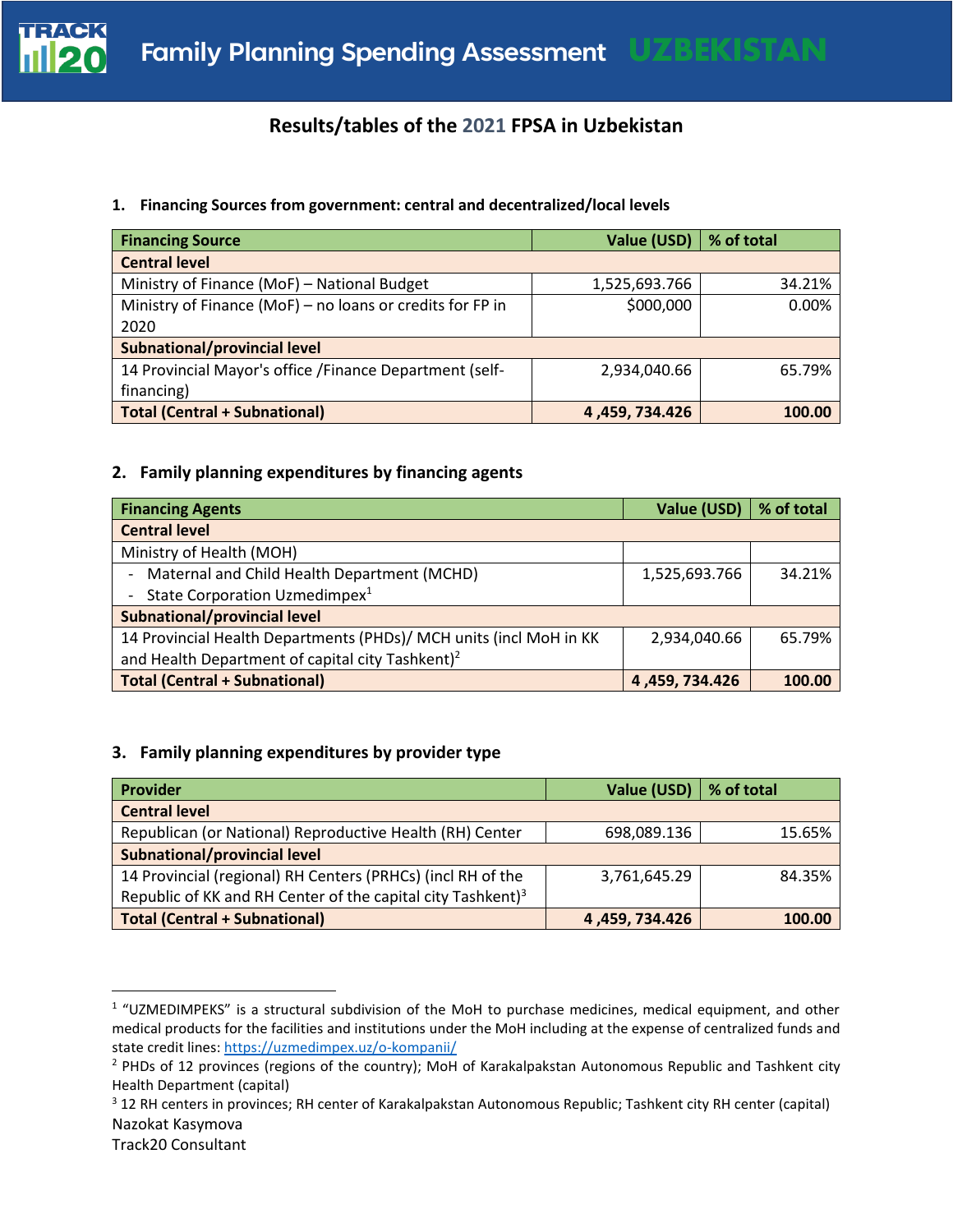

**4. Family Planning expenditures categories (FPSC)** 

| <b>Service Delivery Category</b>                                         | <b>Amount (USD)</b> | % of total |
|--------------------------------------------------------------------------|---------------------|------------|
| <b>Expenditure on staff providing FP services (personnel)</b>            | 30, 144.04          | 0.68       |
| Service staff costs (for direct service provision) in                    |                     |            |
| mobile/community services settings                                       | 985.73              | 0.02       |
| <b>Outsourcing of services</b>                                           |                     |            |
| Contraceptives, medicine & other consumables                             |                     |            |
| <b>IUD</b>                                                               | 69, 219.63          | 1.55       |
| <i>Implants</i>                                                          |                     |            |
| DMPA-IM (Depo Medroxyprogesterone Acetate Intra-                         |                     |            |
| Muscular)                                                                | 581, 234.796        | 13.03      |
| Sayana Press - Depo Medroxyprogesterone Acetate Sub -                    |                     |            |
| Cutaneous (DMPA-SC)                                                      |                     |            |
| Pills                                                                    | 685,296.50          | 15.37      |
| Condoms (male and female)                                                |                     |            |
| Lactational Amenorrhea Method (LAM)                                      |                     |            |
| Long-acting method (sterilization)                                       |                     |            |
| Others (Contraceptives/consumables not disaggregated by                  |                     |            |
| type)                                                                    | 189, 942.84         | 4.26       |
| <b>Above-site level category</b>                                         |                     |            |
| Logistics/transportation of contraceptives etc.                          | 36, 067.09          | 0.81       |
| <b>Information, Education and Communication (IEC)</b>                    | 533, 653.73         | 11.97      |
| <b>Policy Development and Advocacy</b>                                   |                     |            |
| Management Information System (MIS) and Health                           |                     |            |
| <b>Information System (HIS)</b>                                          | 4, 207.7            | 0.09       |
| <b>Monitoring, Evaluation and Research</b>                               | 8, 291.13           | 0.19       |
| Capacity building/training (for all categories mentioned                 |                     |            |
| above)                                                                   | 12,762.15           | 0.29       |
| <b>Program Management</b>                                                | 182, 730.2          | 4.10       |
| Operational expenditures (Expenditures that cannot be                    |                     |            |
| directly traced to the provision of a service; sometimes                 |                     |            |
| referred to as "overhead" or "indirect" costs, e.g., rent,<br>utilities) | 935, 103.83         | 20.97      |
|                                                                          |                     |            |
| <b>Others</b> (please specify)                                           |                     |            |
| Capital (medical & non-medica equipment, construction &                  |                     |            |
| renovation)                                                              | 1, 190, 095.06      | 26.69      |
| <b>Total</b>                                                             | 4,459,734.426       | 100.00     |